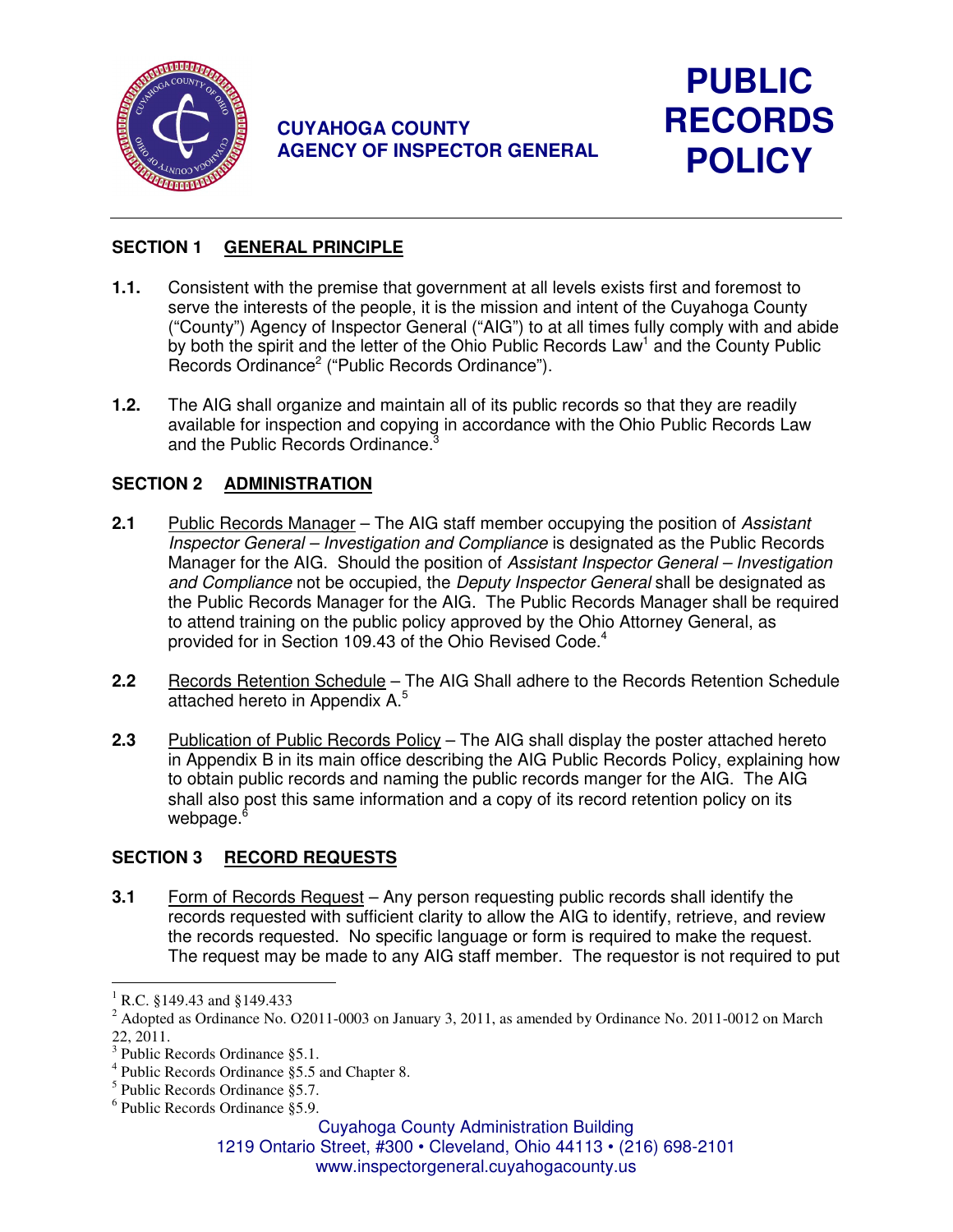a public records request in writing and does not need to provide his/her identity or the intended use of the records requested. The AIG may request this information, particularly to aid in complying with the request, but must clearly state that providing this information is voluntary.<sup>7</sup>

- **3.2** Method of Records Request Requestors may submit public records requests through any of the following methods:
	- In person during regular business hours (8:30 a.m. to 4:30 p.m., Monday through Friday, with the exception of published holidays and emergency closures of County Buildings) at the AIG, 1219 Ontario Street, Room 300, Cleveland, Ohio 44113;
	- Via e-mail at inspectorgeneral@cuyahogacount.us;
	- Via fax at (216) 698-2218;
	- Via phone at (216) 698-2101; or
	- Via U.S. mail at AIG, Attn: Public Records Manager, 1219 Ontario Street, Room 300, Cleveland, Ohio 44113.
- **3.3** Logging of Records Request All public records request should be immediately forwarded to the AIG Public Records Manager. The AIG Public Records Manager shall create a log to document each public records request received by the AIG. This log shall be forwarded to the Deputy Countywide Records Manager at the end of each week.<sup>8</sup>
- **3.4** Review of Records Request After logging the request, the AIG Public Records Manager shall, in consultation with the Deputy Inspector General, review the request to determine which records must be obtained to respond to the request. If the records request is not sufficiently clear, the AIG Public Records Manager must contact the requestor for clarification and should assist the requestor by providing information about the manner in which the AIG keeps its records. The AIG Public Records Manager shall then collect all responsive records and submit them to the Deputy Inspector General for review.<sup>9</sup>

## **SECTION 4 RESPONSE TO RECORDS REQUEST**

- **4.1** General Standard Responsive records shall be made available promptly for inspection or copying. Public records requests shall be given priority attention, but reasonable time shall be allowed to comply with requests that are large, involve records stored other than at the site where the request was made or involving records that must be inspected for possible redaction of information exempt from disclosure under the public records law.<sup>10</sup>
- **4.2** Preliminary Response Whenever a request is received that cannot be complied with immediately, the AIG shall provide the requestor a receipt acknowledging and describing the public records request and may provide an estimate as to when a response can be provided.<sup>11</sup>

 $\overline{a}$ 7 Public Records Ordinance §6.1 and §6.2.

<sup>8</sup> Public Records Ordinance §6.5.

<sup>&</sup>lt;sup>9</sup> Public Records Ordinance §6.1.

 $10$  Public Records Ordinance  $86.3$ .

 $11$  Public Records Ordinance §6.3.